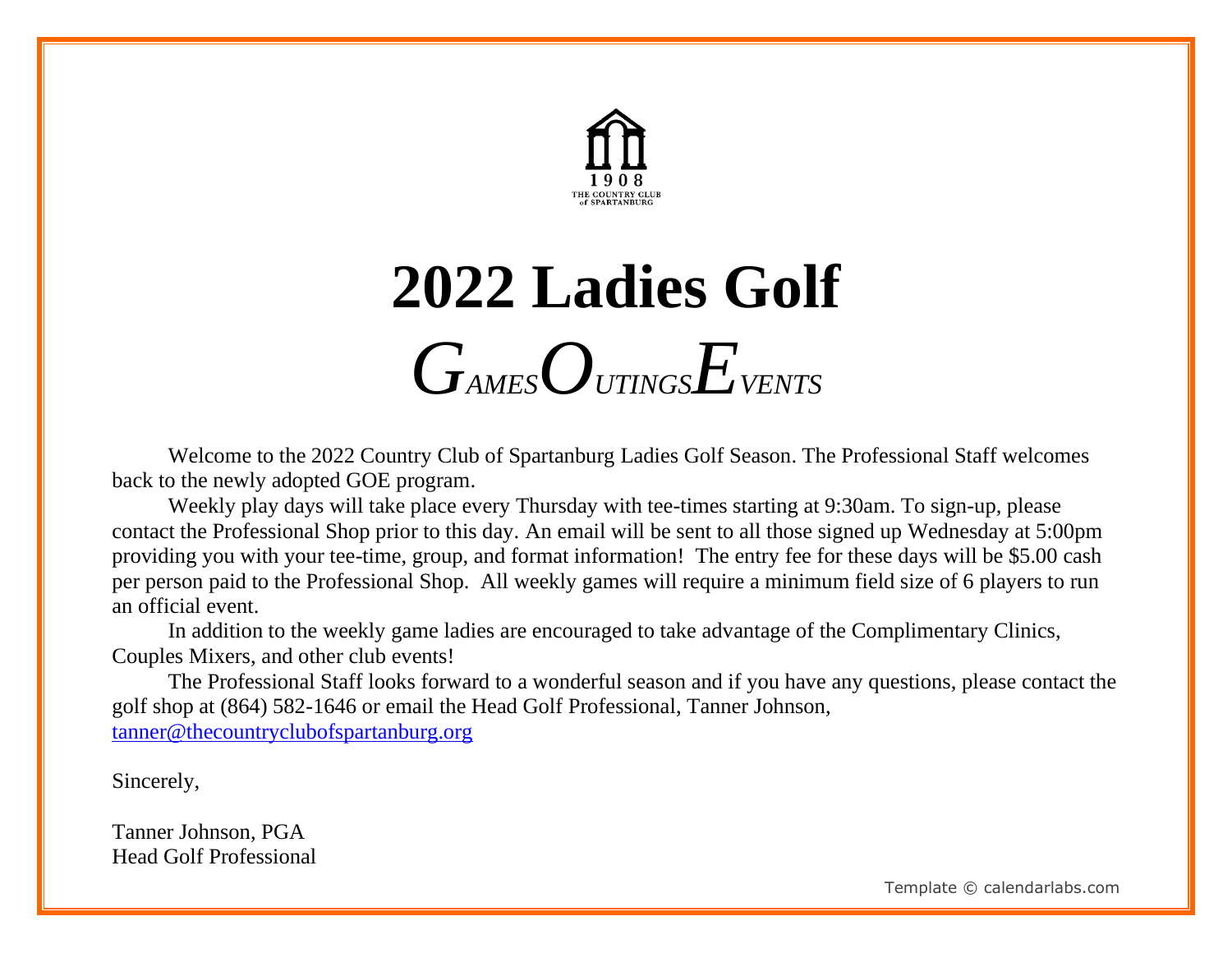|                                        | <b>MARCH 2022</b>                    |         |                                                        |                                                                                                |                                                        |                                        |  |  |
|----------------------------------------|--------------------------------------|---------|--------------------------------------------------------|------------------------------------------------------------------------------------------------|--------------------------------------------------------|----------------------------------------|--|--|
| Sunday                                 | <b>Monday</b>                        | Tuesday | Wednesday                                              | <b>Thursday</b>                                                                                | Friday                                                 | Saturday                               |  |  |
|                                        |                                      | 1       | $\overline{2}$                                         | $\overline{3}$                                                                                 | $\boldsymbol{4}$                                       | 5                                      |  |  |
| $\overline{6}$                         | $\overline{7}$<br><b>CLOSED</b>      | 8       | 9<br><b>LADIES CLINIC</b><br><b>PUTTING</b><br>11:00AM | 10<br><b>LADIES TRUNK</b><br>SHOW<br>5:30PM<br><b>BALL ROOM</b>                                | 11<br><b>PING</b><br><b>DEMO DAY</b><br>12:00PM-4:00PM | 12<br><b>SPRING</b><br><b>SCRAMBLE</b> |  |  |
| 13<br><b>SPRING</b><br><b>SCRAMBLE</b> | 14<br><b>CLOSED</b>                  | 15      | 16                                                     | 17<br><b>BLIND HOLES</b><br>PRO PICKS THE 9<br><b>HOLES TO</b><br><b>COUNT</b><br>50% HANDICAP | 18<br><b>TBA</b><br><b>DEMO DAY</b>                    | 19                                     |  |  |
| 20                                     | 21<br><b>OUTSIDE</b><br><b>EVENT</b> | 22      | 23                                                     | 24<br><b>FEWEST PUTTS</b><br><b>ONLY COUNT</b><br><b>TOTAL PUTTS</b>                           | 25<br><b>TAYLORMADE</b><br><b>DEMO DAY</b>             | 26                                     |  |  |
| 27                                     | 28<br><b>OUTSIDE</b><br><b>EVENT</b> | 29      | 30                                                     | 31<br><b>TOSS OUT</b><br><b>THROW OUT</b><br>YOUR 3 HIGHEST<br><b>SCORES</b>                   | $\overline{\mathbf{2}}$                                | 3                                      |  |  |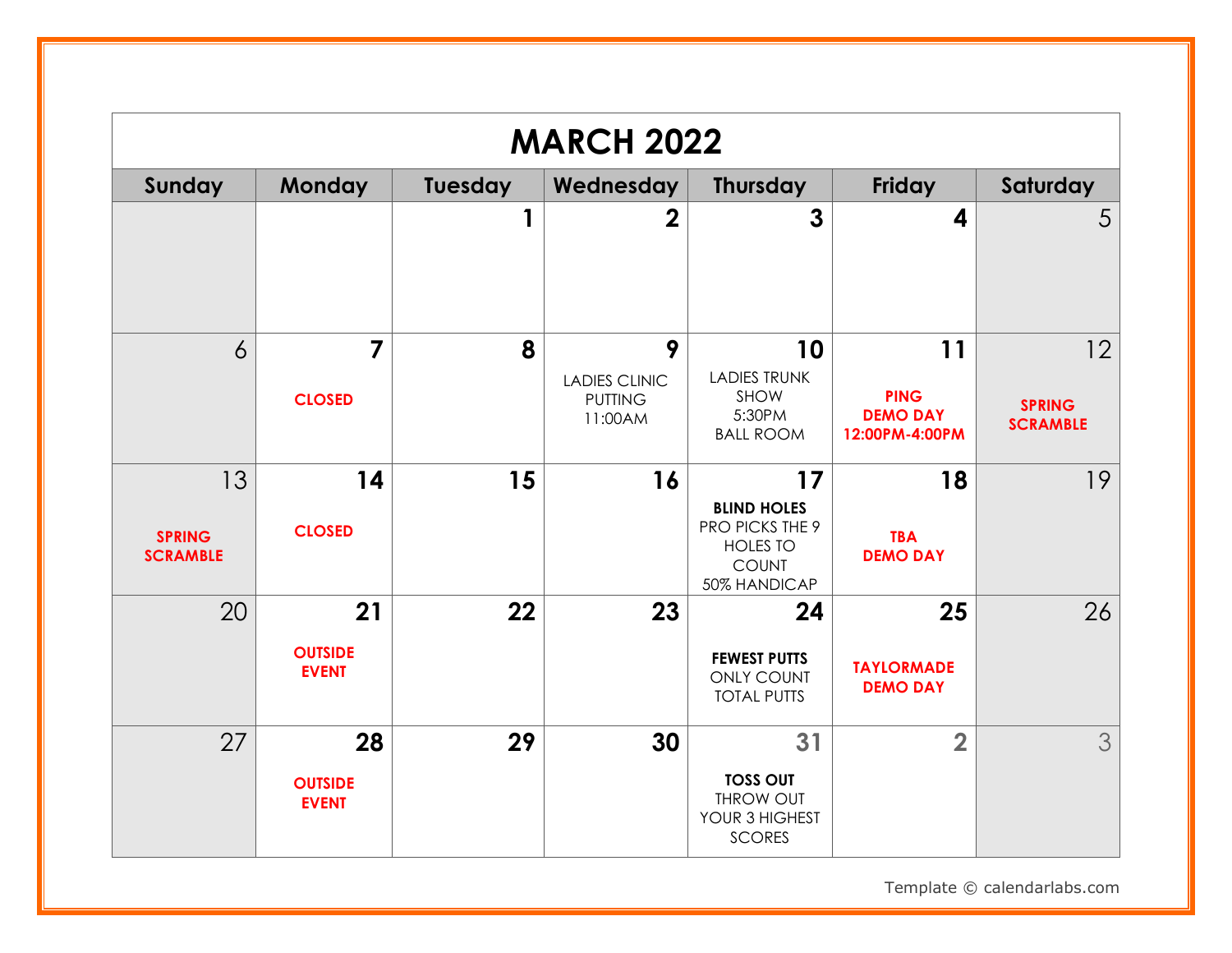| <b>APRIL 2022</b>                   |                                                         |                                     |                                                                               |                                                                                                          |                                                           |                                      |  |
|-------------------------------------|---------------------------------------------------------|-------------------------------------|-------------------------------------------------------------------------------|----------------------------------------------------------------------------------------------------------|-----------------------------------------------------------|--------------------------------------|--|
| <b>Sunday</b>                       | Monday                                                  | Tuesday                             | Wednesday                                                                     | <b>Thursday</b>                                                                                          | Friday                                                    | Saturday                             |  |
|                                     |                                                         |                                     |                                                                               |                                                                                                          | 1<br><b>CLEVELAND</b><br><b>DEMO DAY</b><br>2:00PM-6:00PM | $\overline{2}$                       |  |
| 3                                   | $\boldsymbol{4}$<br><b>WSCGA</b><br><b>Palmetto Cup</b> | 5                                   | 6<br><b>LADIES CLINIC</b><br><b>LAKE FOREST</b><br><b>CHIPPING</b><br>11:00AM | $\overline{7}$<br><b>STABLEFORD</b><br>POINT SYSTEM<br><b>COUPLES MIXER</b><br><b>PARTHREE</b><br>5:30PM | 8<br><b>TBA</b><br><b>DEMO DAY</b>                        | 9                                    |  |
| 10<br><b>MENS</b><br><b>WOFFORD</b> | 11<br><b>MENS</b><br><b>WOFFORD</b>                     | 12<br><b>MENS</b><br><b>WOFFORD</b> | 13                                                                            | 14<br><b>BLIND HOLES</b><br>PROS PICK THE 9<br><b>HOLES TO</b><br>COUNT 50%<br><b>HANDICAP</b>           | 15                                                        | 16                                   |  |
| 17<br><b>EASTER SUNDAY</b>          | 18<br><b>CLOSED</b>                                     | 19                                  | 20                                                                            | 21<br><b>FEWEST PUTTS</b>                                                                                | 22<br><b>MEMBER</b><br><b>MEMBER</b>                      | 23<br><b>MEMBER</b><br><b>MEMBER</b> |  |
| 24                                  | 25<br><b>OUTSIDE EVENT</b>                              | 26                                  | 27<br><b>SHSS REGIONAL</b><br><b>36 HOLES</b>                                 | 28<br><b>ODDS</b><br>COUNT ALL ODD<br><b>HOLES</b>                                                       | 29<br><b>Member-Guest</b><br><b>Day</b>                   | 30                                   |  |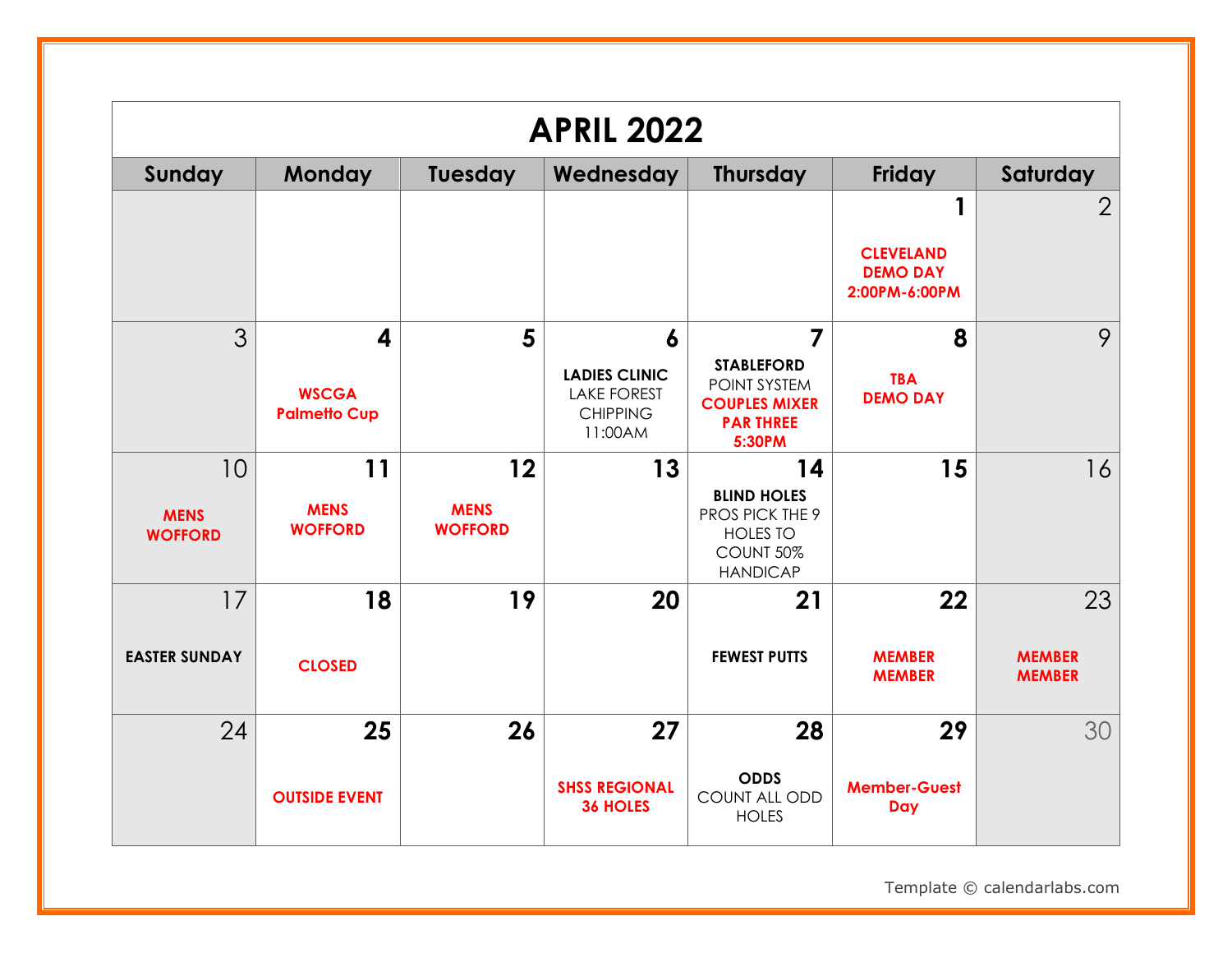| <b>MAY 2022</b>                                           |                                            |               |                                                               |                                                                           |                                             |                     |  |
|-----------------------------------------------------------|--------------------------------------------|---------------|---------------------------------------------------------------|---------------------------------------------------------------------------|---------------------------------------------|---------------------|--|
| Sunday                                                    | <b>Monday</b>                              | Tuesday       | Wednesday                                                     | <b>Thursday</b>                                                           | Friday                                      | Saturday            |  |
|                                                           | $\overline{\mathbf{2}}$                    | 3             | 4                                                             | 5                                                                         | 6                                           |                     |  |
|                                                           | <b>CLOSED</b>                              |               |                                                               | <b>TEAM SCRAMBLE</b><br><b>COUPLES MIXER</b><br><b>SCRAMBLE</b><br>5:30PM | <b>MOBILE MEALS</b><br><b>COURSE CLOSED</b> |                     |  |
| 8                                                         | 9                                          | 10            | 11                                                            | 12                                                                        | 13                                          | 14                  |  |
| <b>MOTHER'S DAY</b><br><b>GOLF SHOP</b><br><b>30% OFF</b> | <b>CLOSED</b>                              |               |                                                               | <b>MEMBER-GUEST</b>                                                       | <b>MEMBER-GUEST</b>                         | <b>MEMBER-GUEST</b> |  |
| 15                                                        | 16                                         | 17            | 18                                                            | 19                                                                        | 20                                          | 21                  |  |
|                                                           | <b>CLOSED</b>                              |               | <b>LADIES CLINIC</b><br>11:00AM LAKE<br><b>FOREST BUNKERS</b> | <b>BLIND DRAW</b><br>2 PLAYER BEST<br><b>BALL</b>                         |                                             |                     |  |
| 22                                                        | 23<br><b>CLOSED</b>                        | 24            | 25                                                            | 26<br><b>BLIND DRAW</b><br>2 PLAYER BEST<br><b>BALL</b>                   | 27                                          | 28                  |  |
| 29                                                        | 30                                         | 31            |                                                               |                                                                           |                                             |                     |  |
|                                                           | <b>MEMORIAL DAY</b><br><b>BEAT THE PRO</b> | <b>CLOSED</b> |                                                               |                                                                           |                                             |                     |  |
|                                                           |                                            |               |                                                               |                                                                           |                                             |                     |  |
|                                                           |                                            |               |                                                               |                                                                           |                                             |                     |  |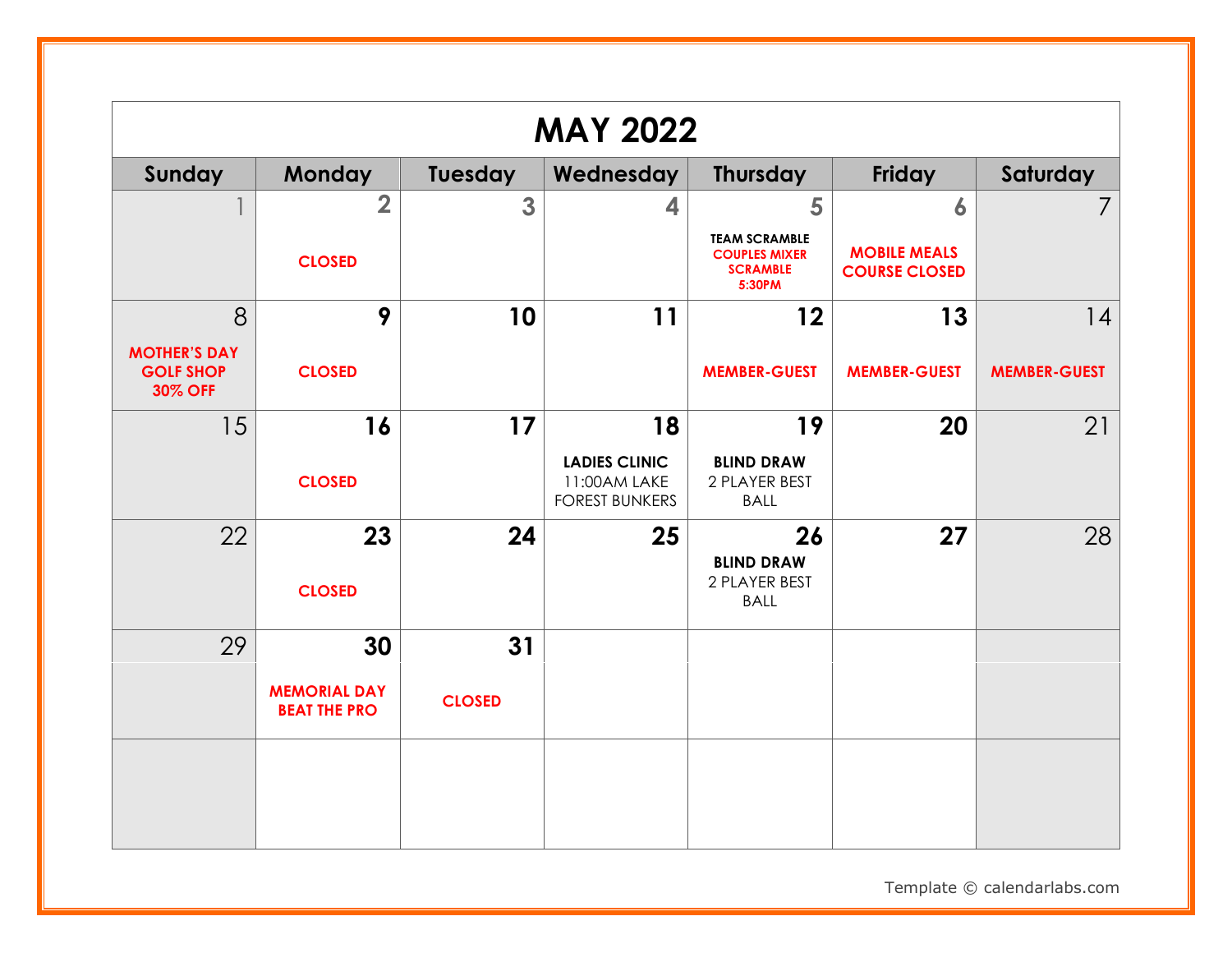| <b>JUNE 2022</b>                                              |                     |                                                           |                                                                                 |                                                                                             |                                         |                |  |
|---------------------------------------------------------------|---------------------|-----------------------------------------------------------|---------------------------------------------------------------------------------|---------------------------------------------------------------------------------------------|-----------------------------------------|----------------|--|
| Sunday                                                        | Monday              | Tuesday                                                   | Wednesday                                                                       | <b>Thursday</b>                                                                             | Friday                                  | Saturday       |  |
|                                                               |                     |                                                           |                                                                                 | $\mathbf 2$<br><b>EVEN HOLES</b><br><b>COUPLES MIXER</b><br><b>PUTTING COURSE</b><br>5:30PM | $\mathbf{3}$                            | $\overline{4}$ |  |
| 5                                                             | 6<br><b>CLOSED</b>  | $\overline{7}$                                            | 8<br><b>LADIES CLINIC</b><br>11:00AM LAKE<br><b>FOREST FULL</b><br><b>SWING</b> | 9<br><b>RINGERS RD 1.</b>                                                                   | 10                                      | 11             |  |
| 12<br><b>INDIVIDUAL</b><br><b>MATCH-PLAY</b><br><b>BEGINS</b> | 13<br><b>CLOSED</b> | 14<br><b>JUNIOR</b><br><b>MATCH-PLAY</b><br><b>BEGINS</b> | 15<br><b>JR. SERIES</b><br><b>EVENT 1</b><br><b>STROKE PLAY</b>                 | 16<br><b>RINGERS RD. 2</b>                                                                  | 17                                      | 18             |  |
| 19<br><b>PARENT-CHILD</b><br><b>CHAMPIONSHIP</b>              | 20<br><b>CLOSED</b> | 21                                                        | 22                                                                              | 23<br><b>STROKE PLAY</b>                                                                    | 24<br><b>MEMBER-GUEST</b><br><b>DAY</b> | 25             |  |
| 26                                                            | 27<br><b>CLOSED</b> | 28                                                        | 29<br><b>JR. SERIES</b><br><b>EVENT 2</b><br><b>STROKE PLAY</b>                 | 30<br>NET 4'S                                                                               |                                         |                |  |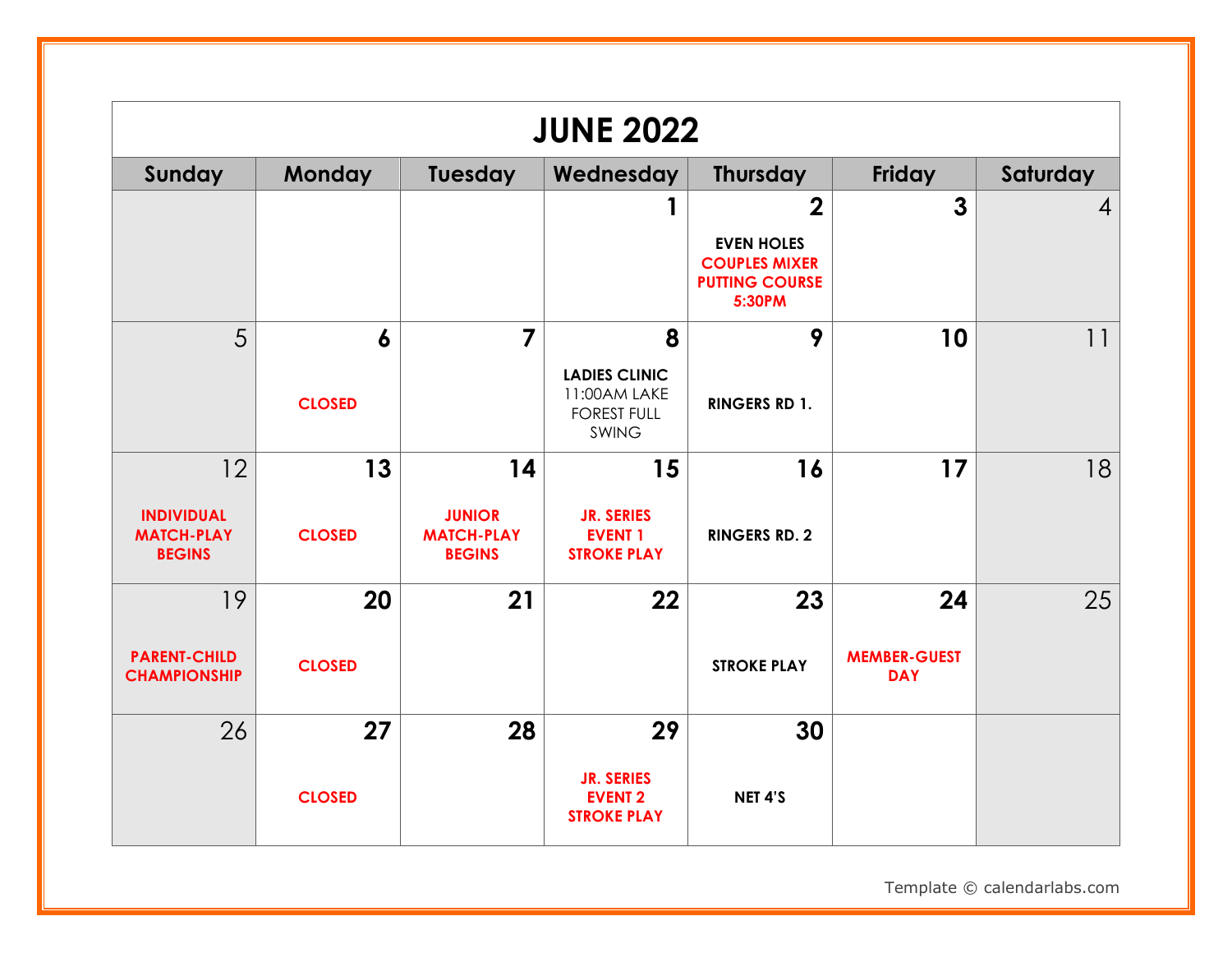|        | <b>JULY 2022</b>                     |                    |                                                                                                                                   |                                                                               |        |                |  |  |
|--------|--------------------------------------|--------------------|-----------------------------------------------------------------------------------------------------------------------------------|-------------------------------------------------------------------------------|--------|----------------|--|--|
| Sunday | Monday                               | <b>Tuesday</b>     | Wednesday                                                                                                                         | <b>Thursday</b>                                                               | Friday | Saturday       |  |  |
|        |                                      |                    |                                                                                                                                   | <b>THREE CLUBS</b><br><b>COUPLES MIXER</b><br><b>CHIP &amp; SIP</b><br>8:00PM | 1      | $\overline{2}$ |  |  |
| 3      | 4<br><b>WING DING</b><br>"TOUGH DAY" | 5<br><b>CLOSED</b> | 6                                                                                                                                 | $\overline{7}$<br><b>GROSS &amp; NET</b>                                      | 8      | 9              |  |  |
| 10     | 11<br><b>CLOSED</b>                  | 12                 | 13<br><b>JR. SERIES</b><br><b>EVENT 3</b><br><b>STROKE PLAY</b><br><b>LADIES CLINIC</b><br>11:00AM LAKE<br><b>FOREST PITCHING</b> | 14<br><b>SKINS</b><br><b>GROSS &amp; NET</b>                                  | 15     | 16             |  |  |
| 17     | 18<br><b>CLOSED</b>                  | 19                 | 20                                                                                                                                | 21<br><b>STROKE PLAY</b>                                                      | 22     | 23             |  |  |
| 24     | 25<br><b>CLOSED</b>                  | 26                 | 27<br><b>JR. SERIES</b><br><b>EVENT 4</b><br><b>STROKE PLAY</b>                                                                   | 28<br><b>OUTSIDE</b><br><b>TOURNAMENT</b><br><b>COURSE CLOSED</b>             | 29     | 30             |  |  |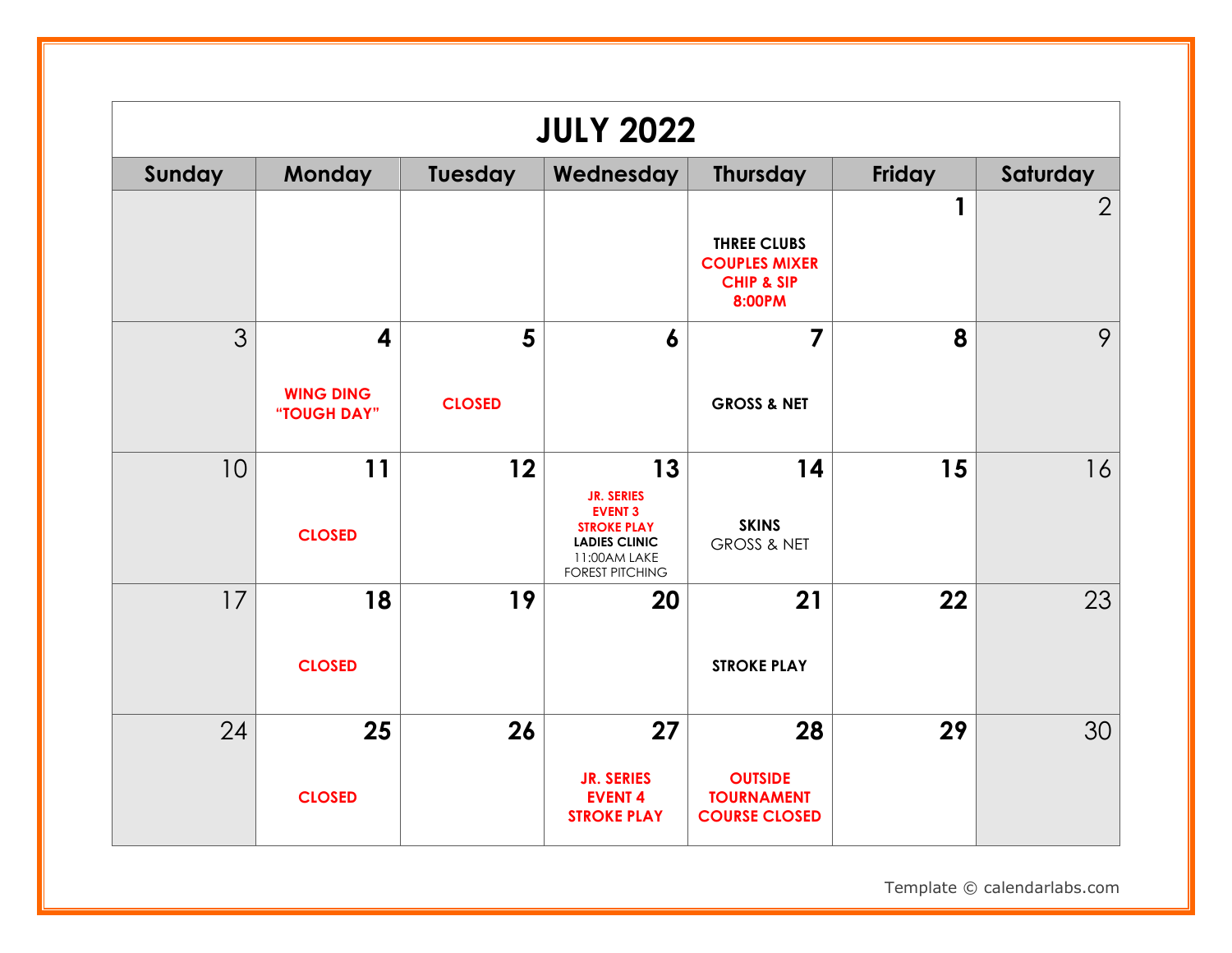| <b>AUGUST 2022</b>                                    |               |             |                                                           |                        |        |                                                       |  |
|-------------------------------------------------------|---------------|-------------|-----------------------------------------------------------|------------------------|--------|-------------------------------------------------------|--|
| Sunday                                                | <b>Monday</b> | Tuesday     | Wednesday                                                 | <b>Thursday</b>        | Friday | Saturday                                              |  |
| 31                                                    |               | $\mathbf 2$ | $\mathbf{3}$                                              | 4                      | 5      | 6                                                     |  |
|                                                       | <b>CLOSED</b> |             |                                                           | <b>BEACH DAY</b>       |        |                                                       |  |
| $\overline{7}$                                        | 8             | 9           | 10                                                        | 11                     | 12     | 13                                                    |  |
|                                                       | <b>CLOSED</b> |             | <b>JR. SERIES</b><br><b>EVENT 5</b><br><b>STROKE PLAY</b> | RED/WHITE/BLUE         |        |                                                       |  |
| 14                                                    | 15            | 16          | 17                                                        | 18                     | 19     | 20                                                    |  |
|                                                       | <b>CLOSED</b> |             |                                                           | <b>GROSS &amp; NET</b> |        | <b>JR. CLUB</b><br><b>CHAMPIONSHIP</b><br><b>RD.1</b> |  |
| 21                                                    | 22            | 23          | 24                                                        | 25                     | 26     | 27                                                    |  |
| <b>JR. CLUB</b><br><b>CHAMPIONSHIP</b><br><b>RD.2</b> | <b>CLOSED</b> |             |                                                           | <b>PRO DRIVES</b>      |        |                                                       |  |
| 28                                                    | 29            | 30          | 31                                                        |                        |        |                                                       |  |
|                                                       | <b>CLOSED</b> |             |                                                           |                        |        |                                                       |  |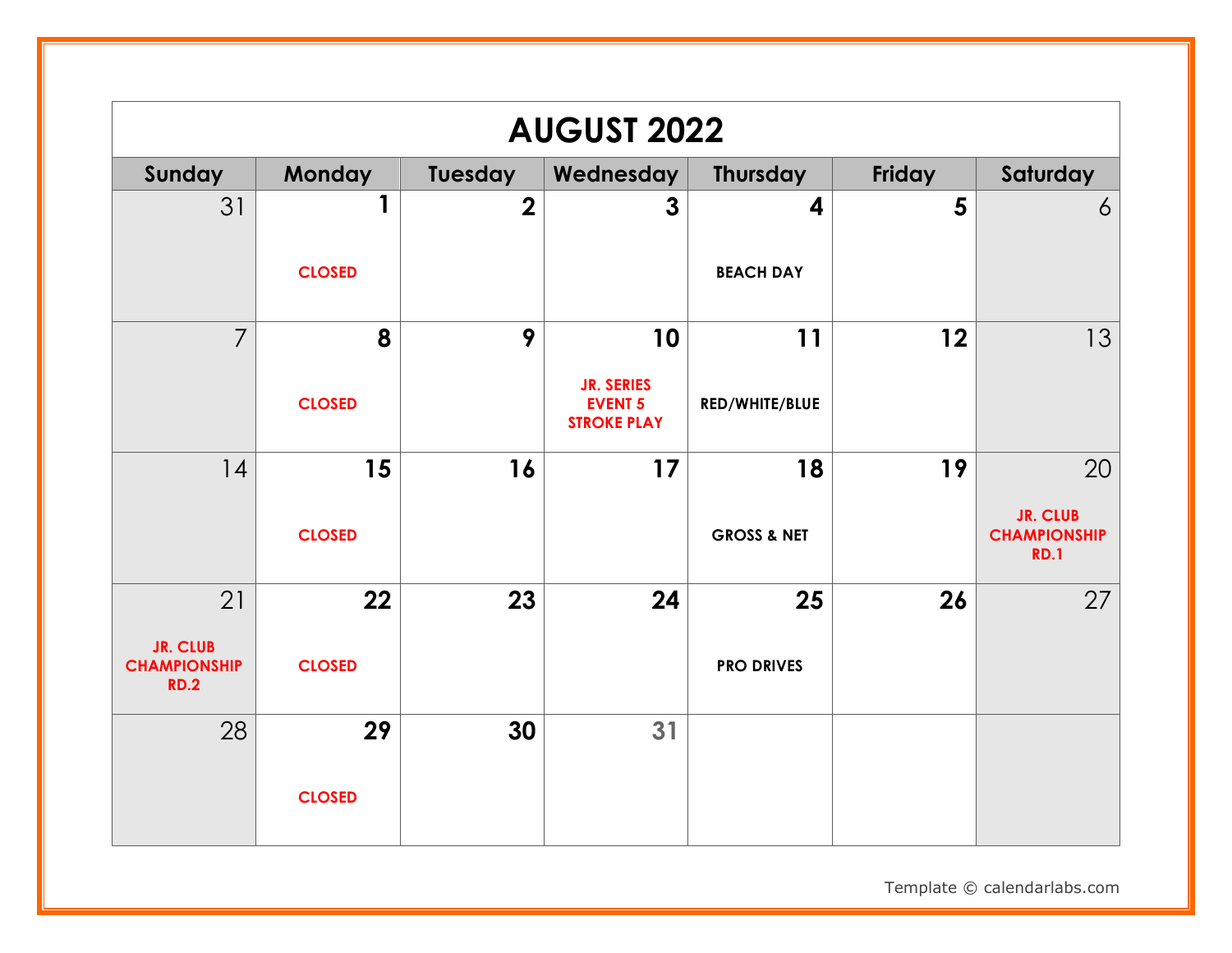| <b>SEPTEMBER 2022</b> |                                      |                                                          |                                                                      |                                                                                                         |                                                              |          |  |  |
|-----------------------|--------------------------------------|----------------------------------------------------------|----------------------------------------------------------------------|---------------------------------------------------------------------------------------------------------|--------------------------------------------------------------|----------|--|--|
| Sunday                | Monday                               | <b>Tuesday</b>                                           | Wednesday                                                            | <b>Thursday</b>                                                                                         | Friday                                                       | Saturday |  |  |
|                       |                                      |                                                          |                                                                      | <b>TOSS OUT</b><br><b>TOSS OUT YOUR</b><br><b>WORST HOLE</b><br><b>COUPLES MIXER</b><br><b>PARTHREE</b> | $\overline{\mathbf{2}}$<br><b>MEMBER-GUEST</b><br><b>DAY</b> | 3        |  |  |
| $\overline{4}$        | 5<br><b>LABOR DAY</b><br><b>OPEN</b> | $\boldsymbol{6}$<br><b>CLOSED</b><br><b>AERIFICATION</b> | 7<br><b>CLOSED</b><br><b>AERIFICATION</b>                            | 8<br><b>CLOSED</b><br><b>AERIFICATION</b>                                                               | 9<br><b>CLOSED</b><br><b>AERIFICATION</b>                    | 10       |  |  |
| 11                    | 12<br><b>CLOSED</b>                  | 13                                                       | 14<br><b>LADIES CLINIC</b><br>11:00AM LAKE<br><b>FOREST CHIPPING</b> | 15<br>NET 5'S                                                                                           | 16                                                           | 17       |  |  |
| 18                    | 19<br><b>CLOSED</b>                  | 20                                                       | 21                                                                   | 22<br><b>STROKE PLAY</b>                                                                                | 23                                                           | 24       |  |  |
| 25                    | 26<br><b>CLOSED</b>                  | 27                                                       | 28                                                                   | 29<br><b>STABLEFORD</b>                                                                                 | 30                                                           |          |  |  |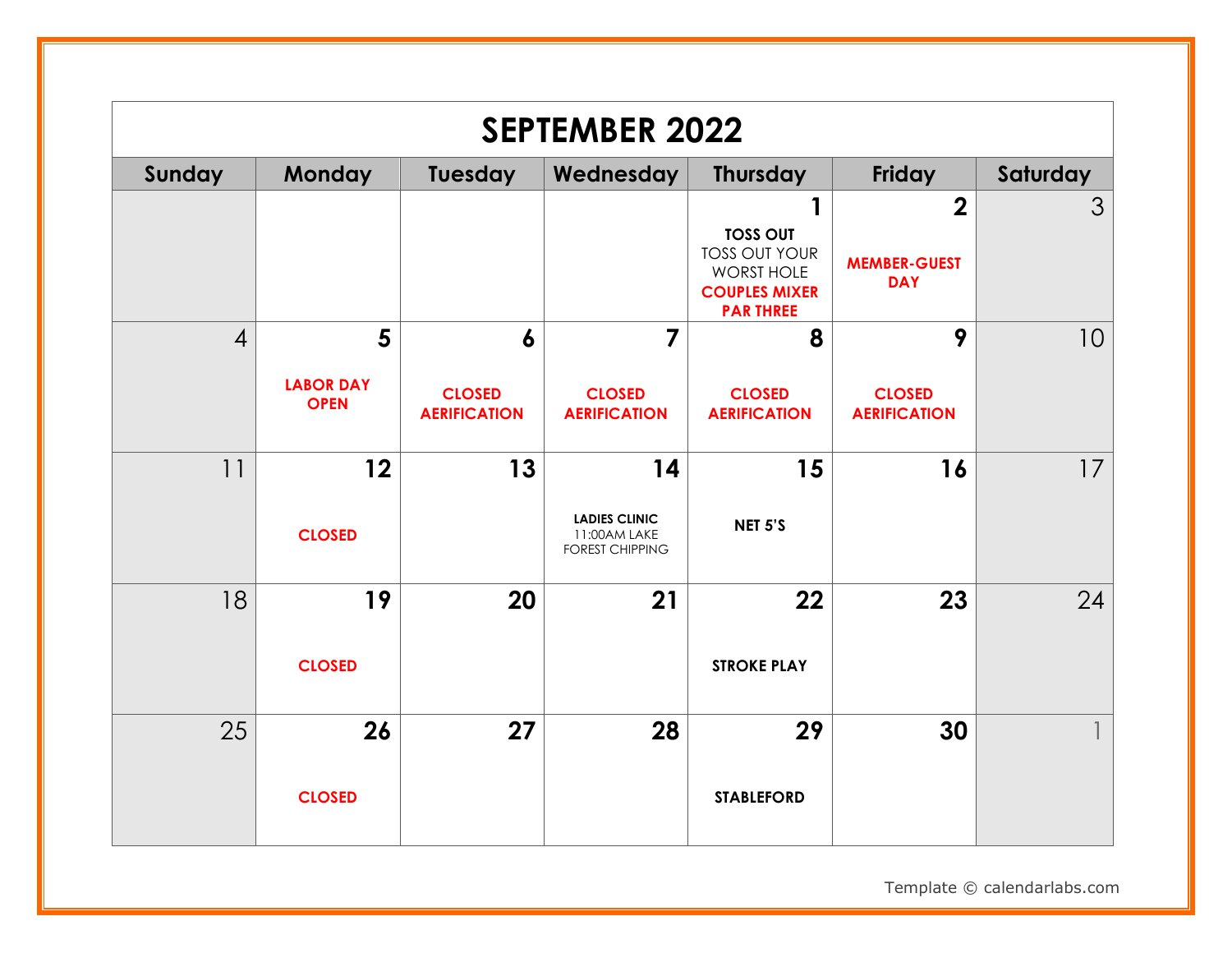| <b>OCTOBER 2022</b>                              |                                 |                         |                                                                      |                                                                               |                                   |                                                       |  |
|--------------------------------------------------|---------------------------------|-------------------------|----------------------------------------------------------------------|-------------------------------------------------------------------------------|-----------------------------------|-------------------------------------------------------|--|
| Sunday                                           | <b>Monday</b>                   | Tuesday                 | Wednesday                                                            | <b>Thursday</b>                                                               | Friday                            | Saturday                                              |  |
|                                                  |                                 |                         |                                                                      |                                                                               |                                   |                                                       |  |
| $\overline{2}$                                   | $\overline{3}$<br><b>CLOSED</b> | $\overline{\mathbf{4}}$ | 5<br><b>LADIES CLINIC</b><br>11:00AM LAKE<br><b>FOREST IRON PLAY</b> | $\boldsymbol{6}$<br><b>GIMMIES</b><br>All Putts in the<br>leather are<br>good | 7                                 | 8<br><b>CLUB</b><br><b>CHAMPIONSHIP</b><br><b>TBA</b> |  |
| 9                                                | 10                              | 11                      | 12                                                                   | 13                                                                            | 14                                | 15                                                    |  |
| <b>CLUB</b><br><b>CHAMPIONSHIP</b><br><b>TBA</b> | <b>CLOSED</b>                   |                         |                                                                      | <b>BEAT THE PRO</b>                                                           | <b>MEMBER-GUEST</b><br><b>DAY</b> |                                                       |  |
| 16                                               | 17                              | 18                      | 19                                                                   | 20                                                                            | 21                                | 22                                                    |  |
|                                                  | <b>CLOSED</b>                   |                         |                                                                      | <b>NO EVENT</b><br><b>BCJI</b>                                                | <b>BCJI</b>                       | <b>BCJI</b>                                           |  |
| 23                                               | 24                              | 25                      | 26                                                                   | 27                                                                            | 28                                | 29                                                    |  |
| <b>BCJI</b>                                      | <b>CLOSED</b>                   |                         |                                                                      | <b>LADIES</b><br><b>MEMBER-GUEST</b>                                          |                                   |                                                       |  |
| 30                                               | 31                              |                         |                                                                      |                                                                               |                                   |                                                       |  |
|                                                  | <b>CLOSED</b>                   |                         |                                                                      |                                                                               |                                   |                                                       |  |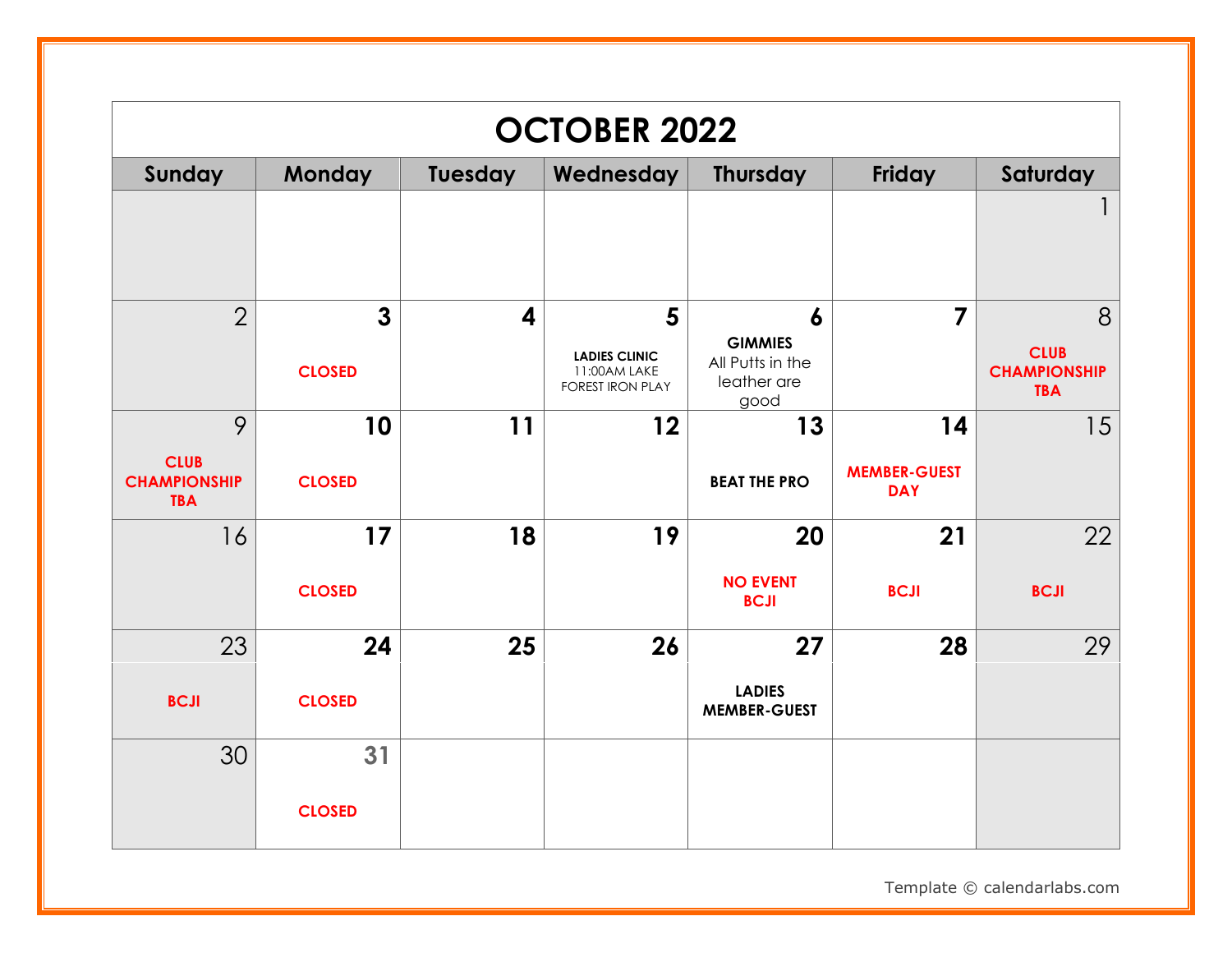| <b>NOVEMBER 2022</b>                                     |                                 |         |                                                                                      |                     |                                                               |          |  |  |
|----------------------------------------------------------|---------------------------------|---------|--------------------------------------------------------------------------------------|---------------------|---------------------------------------------------------------|----------|--|--|
| Sunday                                                   | <b>Monday</b>                   | Tuesday | Wednesday                                                                            | <b>Thursday</b>     | Friday                                                        | Saturday |  |  |
|                                                          |                                 |         | $\overline{2}$                                                                       | $\overline{3}$      | 4                                                             | 5        |  |  |
| $\overline{6}$                                           | $\overline{7}$<br><b>CLOSED</b> | 8       | 9<br><b>LADIES CLINIC</b><br>11:00AM LAKE<br><b>FOREST SPECIALTY</b><br><b>SHOTS</b> | 10                  | 11<br><b>COUPLES MIXER</b><br><b>GLOW VIBE</b><br><b>GOLF</b> | 12       |  |  |
| 13<br><b>WINTER</b><br><b>FOUR-BALL</b><br><b>BEGINS</b> | 14<br><b>CLOSED</b>             | 15      | 16                                                                                   | 17                  | 18<br><b>CLEMSON VS.</b><br><b>CAROLINA</b>                   | 19       |  |  |
| 20                                                       | 21<br><b>CLOSED</b>             | 22      | 23<br>2 <sup>ND</sup> ANNUAL<br><b>TURKEY SHOOT</b>                                  | 24<br><b>CLOSED</b> | 25                                                            | 26       |  |  |
| 27                                                       | 28<br><b>CLOSED</b>             | 29      | 30                                                                                   |                     |                                                               |          |  |  |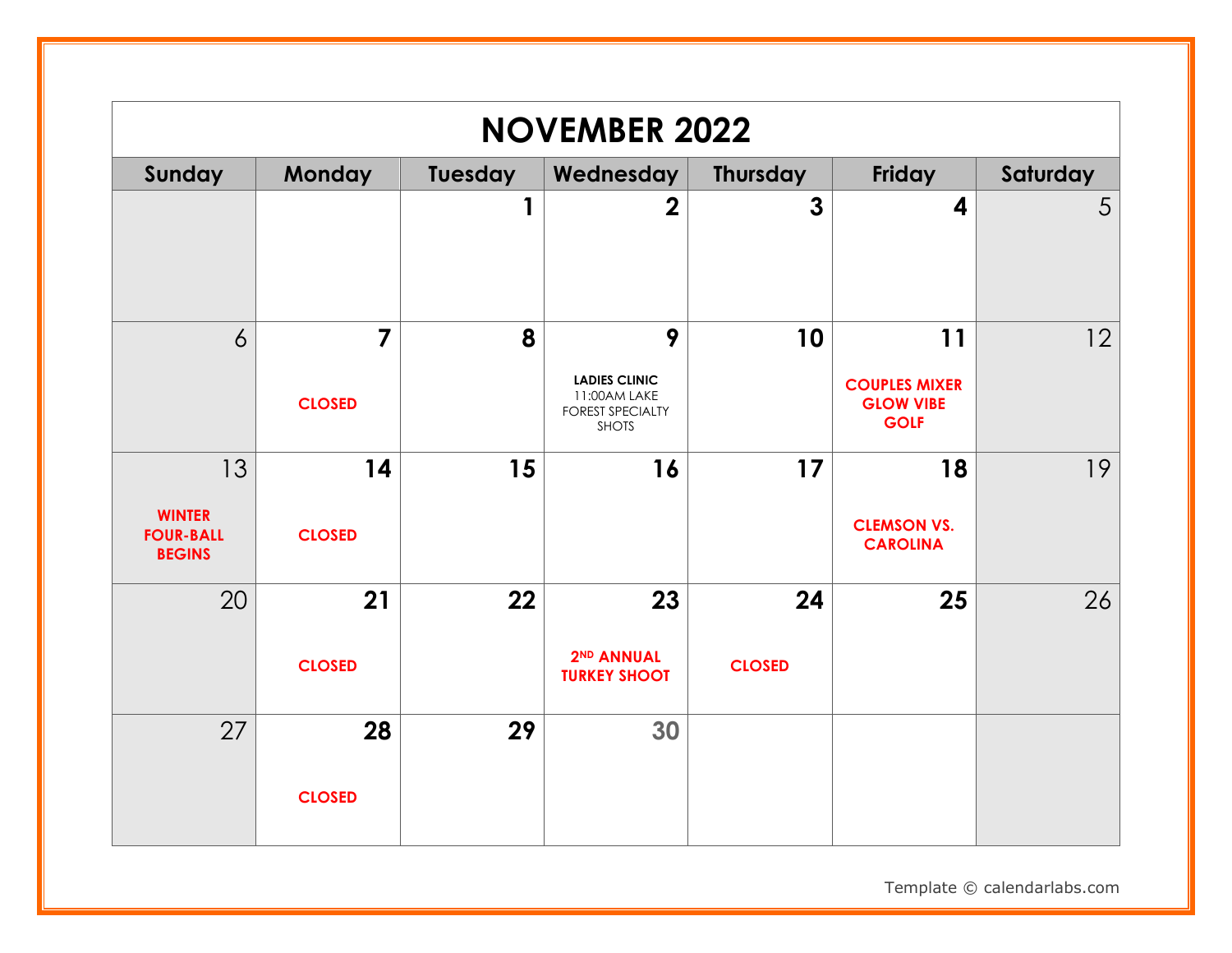## **Play Day Appointments**